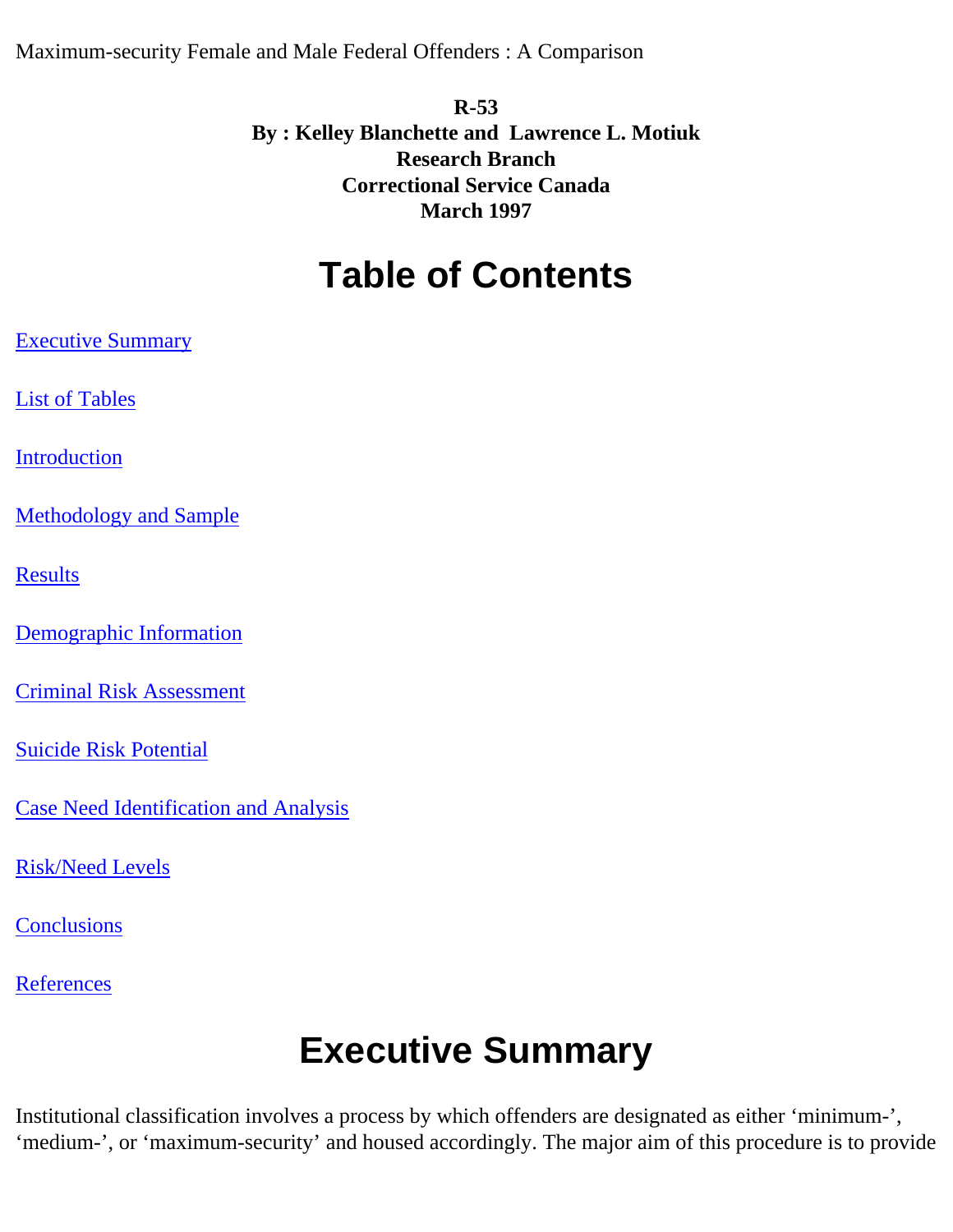the safest and least restrictive environment possible. Federally-sentenced female offenders are to be classified and housed in environments that are commensurate with their assigned security designation. Some argue that the 'maximum-security' designation for women is inequitable in that it over-estimates their risk and imposes unnecessary restrictions. This study examined this issue through a comparison of maximum-security female offenders to their maximum-security male counterparts. More specifically, groups were compared across a number (over 200) of variables associated with risk (criminal history background), criminogenic need, and suicide potential.

Results demonstrated that current classification strategies appropriately target offenders who are highrisk/high-need for the 'maximum-security' designation. Analyses revealed few statistically significant between-gender differences on risk and need variables. Global need level ratings for six target areas (employment, associates, substance abuse, community functioning, personal/emotional orientation, attitude) were found to be non-discriminating. For the marital/family domain, maximum-security female offenders were rated as being more needy than their male counterparts.

Examination of individual need domain indicators revealed that female offenders were especially needy in the areas of substance abuse and community functioning. Indeed, all discriminating substance abuse indicators showed more problems amongst the maximum-security female offenders. In the area of personal/emotional orientation, maximum-security male offenders had more needs in terms of cognitive skills, and women had more difficulties with mental health.

The most significant and robust differences were found in the area of suicide potential: federallysentenced women are clearly at higher risk for self-injury and suicide. Results showing that the majority of maximum-security women have previous suicide attempts are suggestive of maladaptive coping strategies by this particular group. This raises awareness about the case characteristics of female offenders placed in maximum-security and suggests tailoring intervention strategies to meet their unique needs.

## **List of Tables**

<span id="page-1-0"></span>[Table 1:](#page-2-0) Percentage Distribution of Current Security Level by Gender

[Table 2:](#page-4-0) Selected Criminal History Background Indicators of Male and Female Maximum-security **Offenders** 

[Table 3:](#page-6-0) Identified Needs of Male and Female Maximum-security Offenders at Admission

[Table 4:](#page-8-1) Percentage Distribution of Risk/Needs Levels for Maximum-security Offenders

# **Introduction**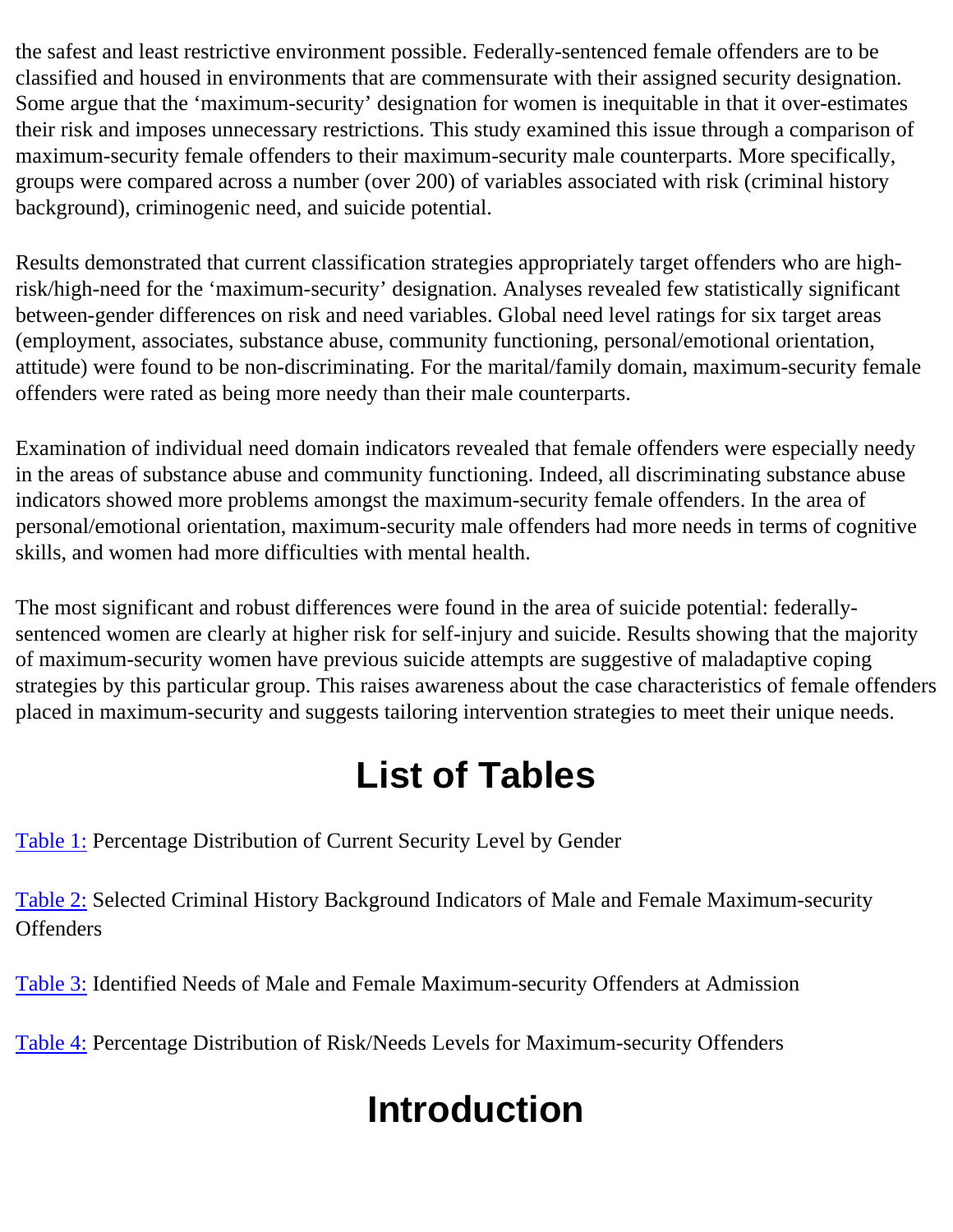Formerly, there existed only one federal prison for women in Canada. Recently, however, a government decision to construct five new federal prisons for women offenders has been realized. Accordingly, security classification for women has become a primary concern.

In federal corrections, the maximum-security designation is reserved for high risk/ violent offenders. It has been noted elsewhere that "women's violence has been framed largely as a response to an abusive situation or past abusive experiences" (Shaw & Dubois, 1995, p.5). Some arguments thus assert that security/ custody designations for women seem, both traditionally and currently, inappropriately high. The ramifications of this are important, as security and custody designations affect housing, access to programs, and levels of privilege.

Luciani, Motiuk, and Nafekh (1996) noted that "[a]ccurate inmate classification is critical to the effective management of prisons and prison populations, and to meeting Correctional Service of Canada's legislative and policy mandates" (p. ii). It is therefore paramount to insure that institutional security designations are determined equitably, and that they reflect the risk and needs profiles of the offenders soclassified.

## **Methodology and Sample**

The present investigation compared female offenders placed in maximum security to their male counterparts on the following: risk (security and escape), criminogenic need, and suicide potential. For the purpose of this study, Correctional Service of Canada's automated database (Offender Management System; OMS) was used, and all available data for federally sentenced female offenders was extracted.

The extraction date was January 14, 1997, and partial data was available for 315 women. Subsequently, data for a random sample of federally sentenced men  $(n = 315)$  was extracted for comparison. Through OMS, the primary source of information for comparison was data derived from the Offender Intake Assessment (OIA). Briefly, OIA consists of two core components: Criminal Risk Assessment (CRA), and Case Needs Identification and Analysis (CNIA). In addition, a suicide risk potential with nine indicators is included in OIA. These components will be described in more detail later.

<span id="page-2-0"></span>Security level at admission was available for 292 men and 212 women. Of those, 37 (17%) of the women and 54 (19%) of the men were designated as maximum-security. Not surprisingly, statistical analyses revealed significant differences in security level, with female offenders at lower levels of security than their male counterparts. Representation of security level by gender is shown in Table 1.

#### **Table 1**

#### **Percentage Distribution of Current Security Level by Gender**

**Security LevelMale offenders Female offenders**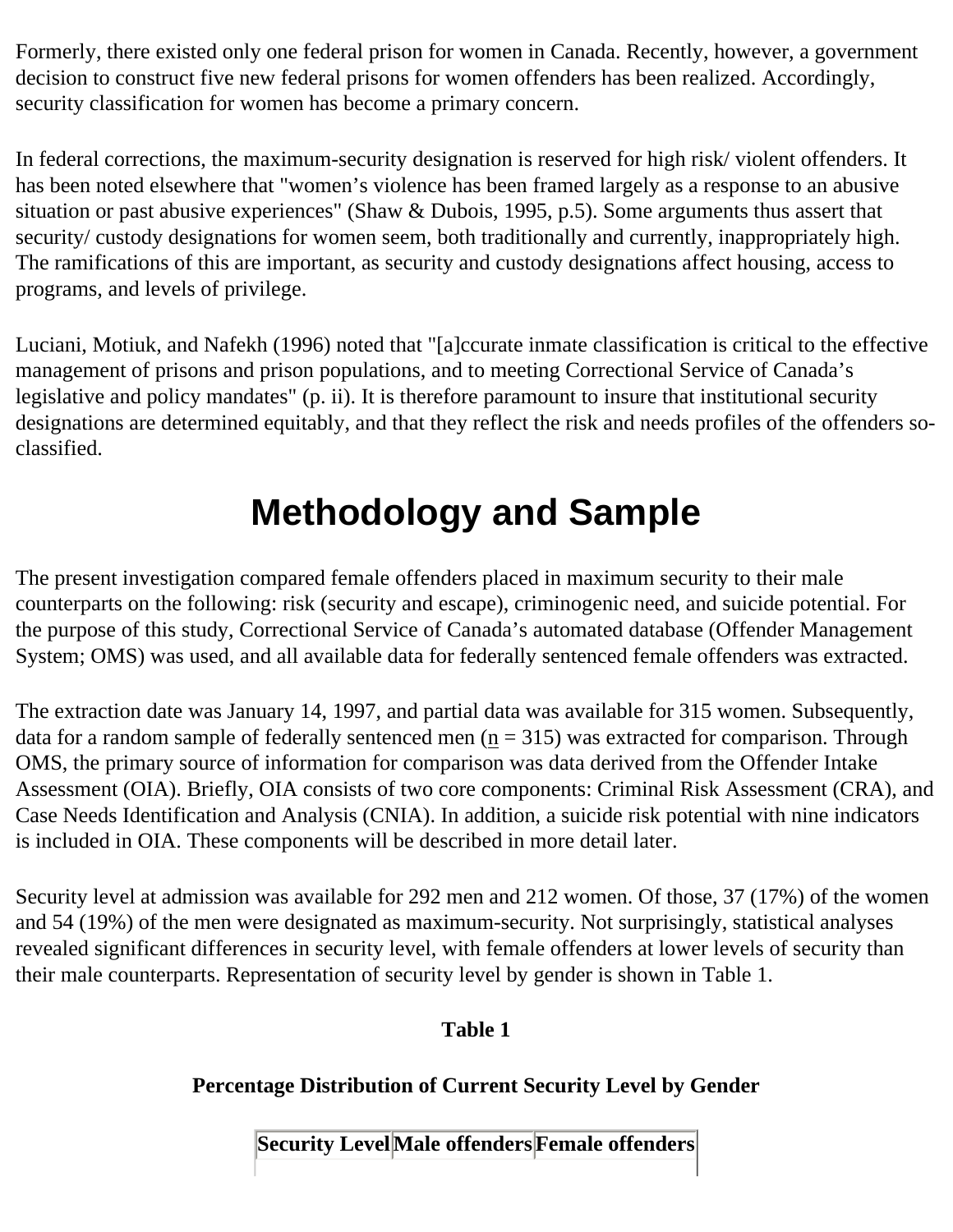| <b>Minimum</b> | 42  | 14% | 72  | 34% |
|----------------|-----|-----|-----|-----|
| <b>Medium</b>  | 196 | 67% | 103 | 49% |
| <b>Maximum</b> | 54  | 19% | 37  | 17% |
| <b>TOTAL</b>   | 292 |     | 212 |     |

<span id="page-3-0"></span>**Note: p< .001**

## **Results**

A series of statistical analyses focused on comparing female offenders to their maximum-security male counterparts. Specifically, groups were compared on age and race, criminal history and security risk, need domains and indicators, and suicide risk potential. While demographic information was available for all of these individuals, OIA data was only available for 24 and 23 of the maximum-security women and men, respectively. Results are presented in the following sections.

### **Demographic Information**

<span id="page-3-1"></span>The maximum-security women were significantly younger than their male counterparts. The women ranged in age from 21 to 45, with a mean of 28.7. The age range for maximum-security men was greater, at 18 to 55, with a mean of 32.1. Female offenders in maximum-security were more likely to be Aboriginal. Specifically, while only 8 (14.8%) of the maximum-security men were Aboriginal, this was the case for 15 (40.5%) of the maximum-security women. Statistical analyses confirmed that this difference in Aboriginal status is highly significant  $(p<.01)$ .

## **Criminal Risk Assessment**

<span id="page-3-2"></span>The Criminal Risk Assessment component of OIA is based primarily on the criminal history record and provides specific information pertaining to past and current offences. Additionally, any other pertinent details regarding specific risk factors are included in the criminal profile report. Based on these data, the OIA provides an overall risk rating for each offender.

Overall risk rating was available for all maximum-security males, and 35 of the 37 females. As expected, none of the maximum-security offenders were designated through OIA as 'low risk' at intake. Twentyseven (77%) of the women were designated as 'high risk', and the remainder (23%) were designated as 'medium risk'. Similarly, for the men, 81% and 19% were designated as 'high-' and 'medium-risk', respectively.

Analyses revealed no significant differences on individual criminal history risk variables, with the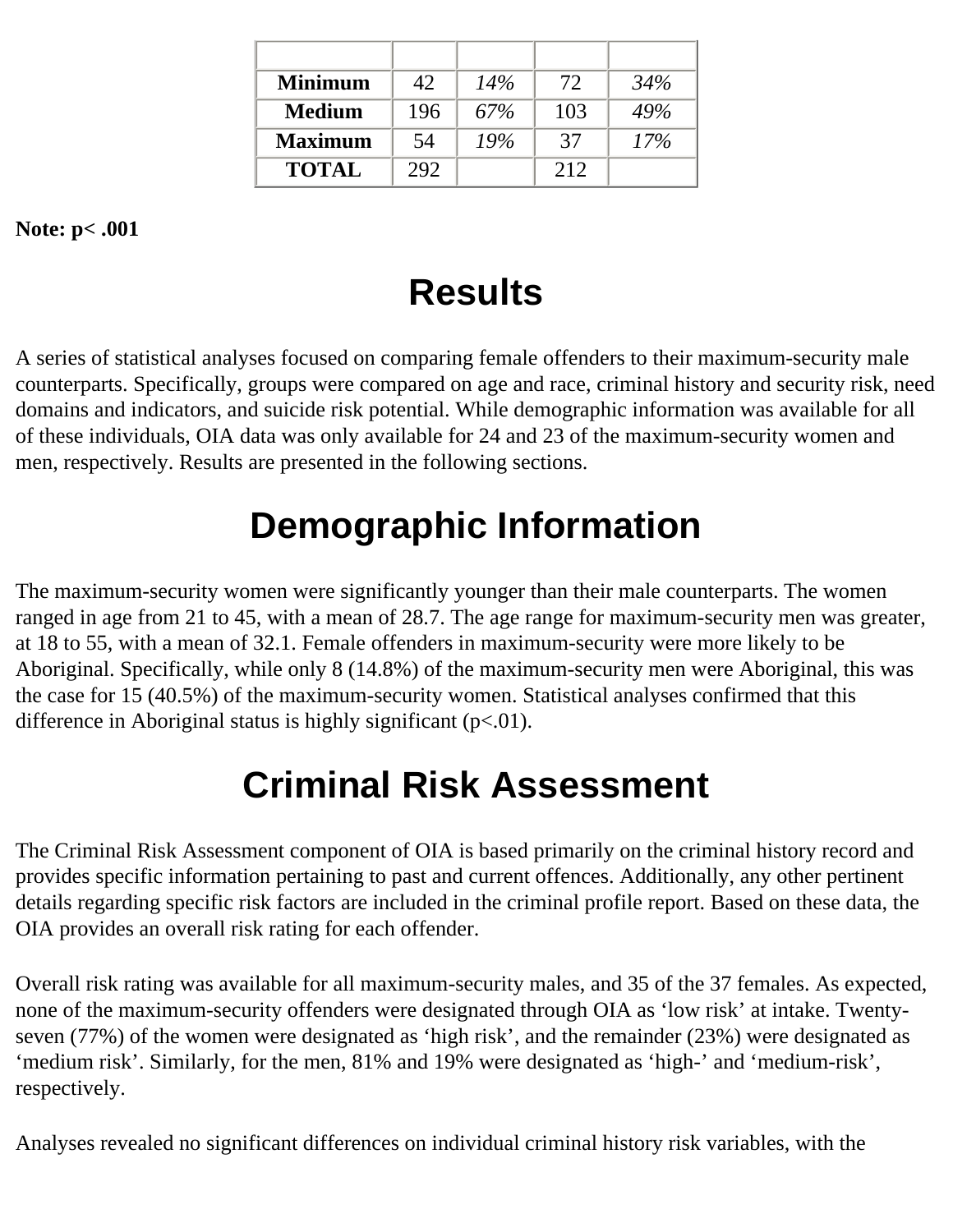exception of 'sex offence history'. More specifically, while 22% of the men have an official sex offence history, this was true for none of the women. In general, maximum-security offenders started their criminal careers at an early age, with 50% of the men and 54% of the women having had previous youth court experience. Moreover, over 75% of both men and women in maximum-security had a previous history in adult court. Results of these analyses are shown in Table 2.

#### **Table 2**

#### <span id="page-4-0"></span>**Selected Criminal History Background Indicators of Male and Female Maximum-security Offenders**

|                                   |     | <b>Male Female</b> |  |
|-----------------------------------|-----|--------------------|--|
|                                   |     | $(n=23)(n=24)$     |  |
| <b>Previous Youth Court</b>       | 50% | 54%                |  |
| Community Supervision             | 32% | 41%                |  |
| <b>Open Custody</b>               | 32% | 39%                |  |
| Secure Custody                    | 32% | 39%                |  |
| <b>Previous Adult Court</b>       | 78% | 79%                |  |
| Community Supervision             | 70% | 71%                |  |
| Provincial Terms                  | 65% | 67%                |  |
| Federal Terms                     | 43% | 29%                |  |
| <b>Total (Youth and/or Adult)</b> | 91% | 87%                |  |
| <i>Previous:</i>                  |     |                    |  |
|                                   |     |                    |  |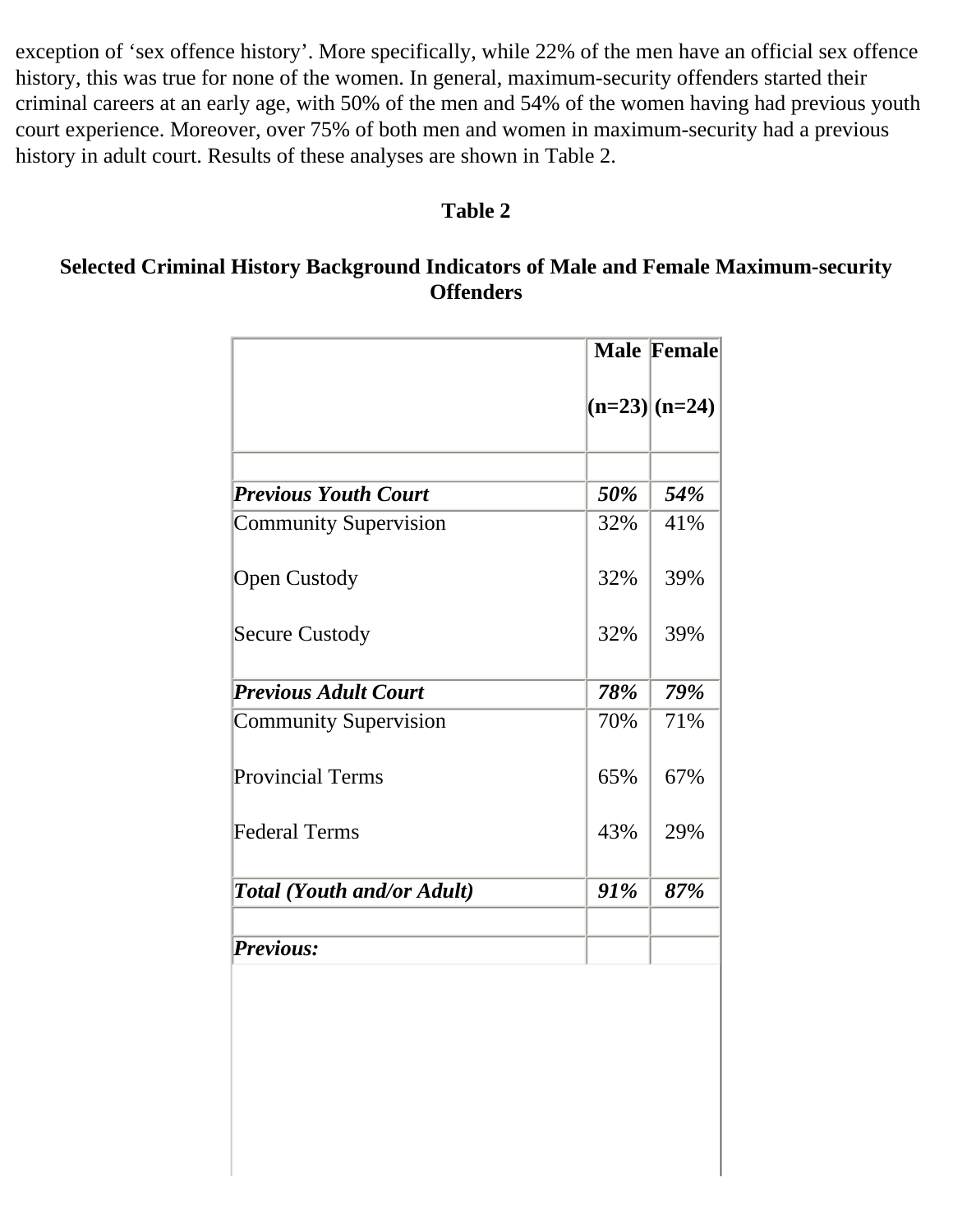| Segregation (disciplinary)                 | 45% | 48%   |
|--------------------------------------------|-----|-------|
| Escape/UAL                                 | 39% | 29%   |
| Failure on Conditional Release             | 39% | 38%   |
| $<$ 6 Mo. Since Last Incarceration         | 46% | 17%   |
| Sex Offence History (includes current) $*$ | 22% | $0\%$ |

#### **Note: \*p< .05**

About one-quarter (24%) of the women and 17% of the men in maximum-security were incarcerated for a homicide. Another nine percent of the men and (none of the women) in maximum-security were serving sentences for assault. Between-group differences in homicide and assault offences is not significant. However, surprisingly, 19 (51%) of the women and only 12 (22%) of the men were convicted for robbery: this difference is statistically significant. This is exceptionally noteworthy in light of the fact that robbery is a violent offence, motivated by material gain.

### **Suicide Risk Potential**

<span id="page-5-0"></span>Maximum-security offenders were compared for gender differences in the nine indicators of suicide potential. Analyses revealed significant differences in six of those, and in each case, the women were deemed at higher risk than their male counterparts. The most striking finding was that 71% of the maximum-security women had previously attempted suicide, compared with only 21% of the maximumsecurity men. Moreover, one quarter of the maximum-security women expressed suicide intent at intake: this was not a problem for any of the men. Accordingly, 35% of the women, and only four percent of the men showed signs of depression. Three other indicators, 'recent psychological/psychiatric intervention', 'recent loss of relationship or death of close relative', and 'excessively worried about legal situation' evidenced significant between-gender differences, with proportionately more women exhibiting problems.

### **Case Need Identification and Analysis**

<span id="page-5-1"></span>The CNIA component of OIA involves the identification of the offender's criminogenic needs. More specifically, it considers a wide variety of case-specific aspects of the offender's personality and life situation, and data are clustered into seven target domains, with multiple indicators for each: employment (35 indicators), marital/family (31 indicators), associates/social interaction (11 indicators), substance abuse (29 indicators), community functioning (21 indicators), personal/emotional orientation (46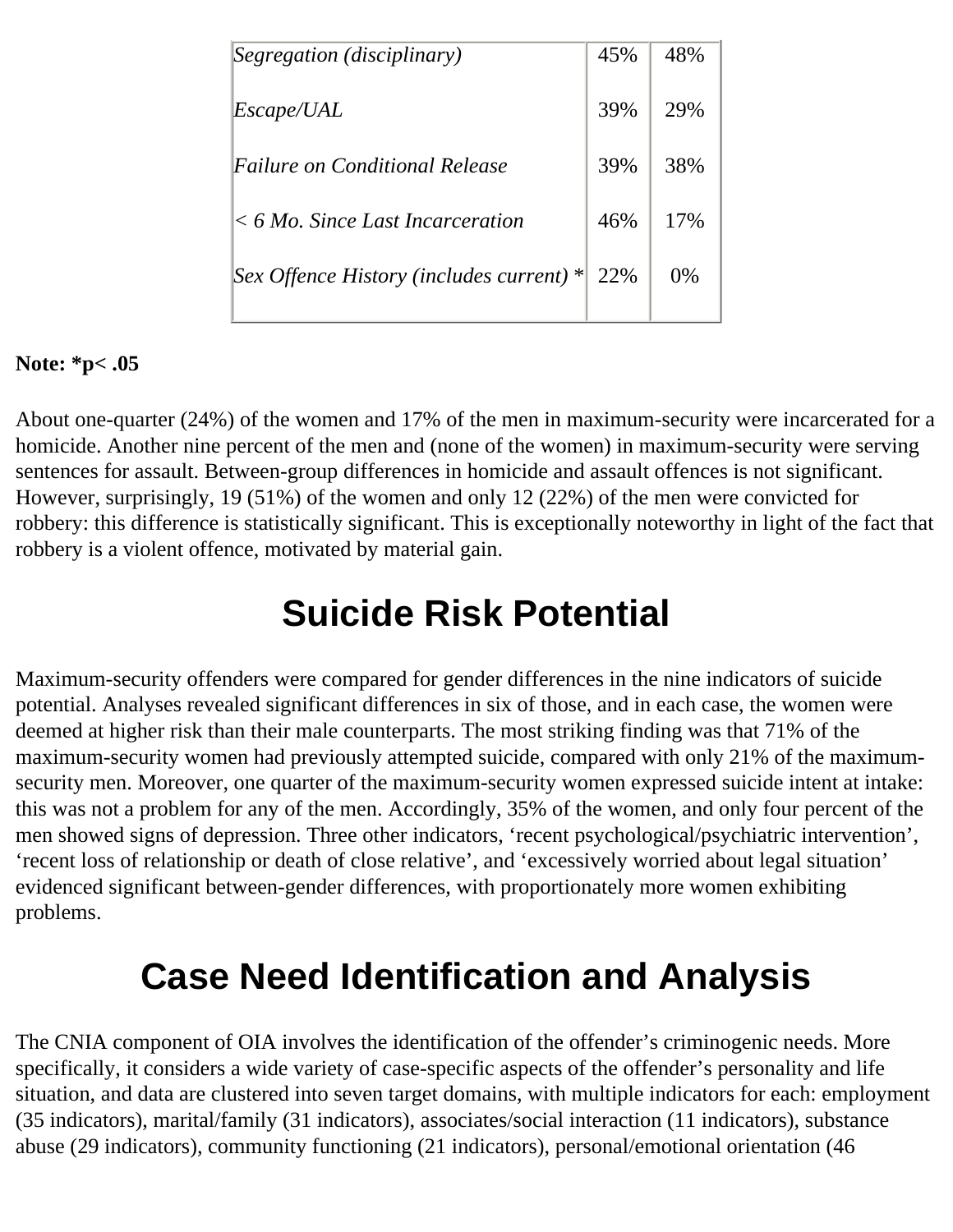indicators), and attitude (24 indicators). Using CNIA, offenders are rated on each target domain along a four-point continuum. Classifications reflect the degree of need, ranging from "asset to community adjustment" (not applicable to substance abuse and personal/emotional orientation) to "no need for improvement", to "some need for improvement", to significant need for improvement".

For the present investigation, scores in each of the seven need domains were dichotomized to indicate presence or absence of need for maximum-security offenders. These data were available for all (54) male and (37) female offenders in the study. Overall, results indicate that the majority of maximum-security offenders have difficulties in every need domain. The employment domain was particularly problematic for both groups, with about 97% of women and 91% of men exhibiting problems. The only need area where significant differences were found was in the marital/family domain, with females showing more difficulty than their male counterparts. Results are shown in Table 3.

#### **Table 3**

#### *Type of Need* **Male**  $(n = 54)$ |(n = 37) **Female Employment Marital/Family** \* **Associates Substance Abuse Community Functioning** 81.5% **Personal/Emotional Attitude** 90.7% 79.6% 87.0% 87.0% 96.3% 83.3% 97.2% 94.4% 86.1% 86.1% 94.4% 97.2% 75.0%

#### <span id="page-6-0"></span>**Identified Needs of Male and Female Maximum-security Offenders at Admission**

#### **Note:** \***p< .05**

Although overall need levels for each domain were available for the entire sample, information regarding the individual indicators (for each domain) was only available for 24 women and 23 men in maximumsecurity. Between-groups comparisons of the individual indicators for each need area yielded a number of interesting results.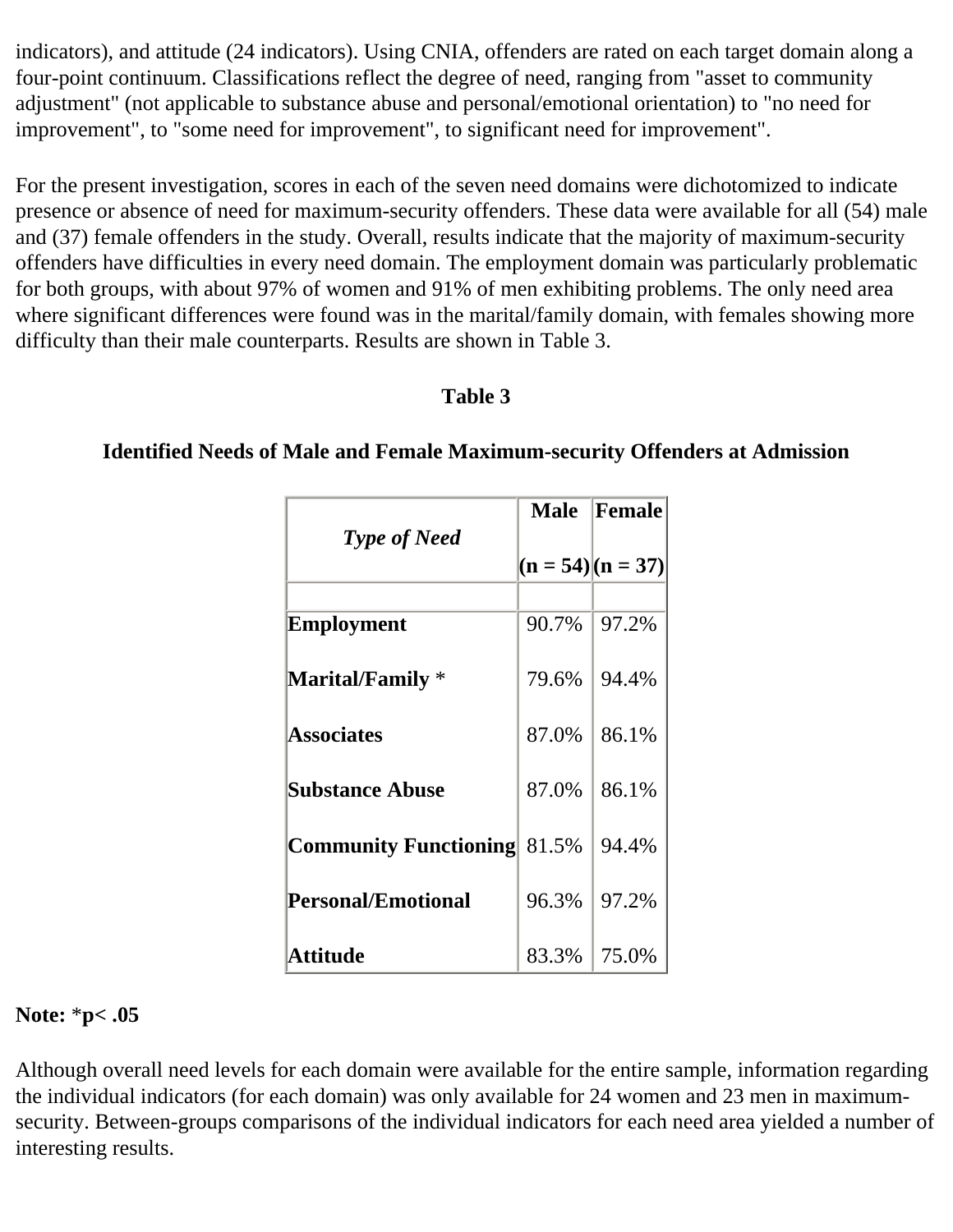Few differences were noted in the area of employment, perhaps due to the high problem base rates for both groups. Of the 34 need indicators, individual analyses revealed significant differences in only five of them. The most notable difference was in the item 'dissatisfied with skill area/trade/profession', affecting 83% of women, and only 36% of the men (p<.001). In this domain, women were also more likely to have insufficient salaries than men (36% vs. 9%, respectively), and to find learning difficult (58% vs. 24%, respectively). Despite this, it noteworthy that men were significantly more likely than women to have difficulty meeting workload requirements (17% vs. 0%), and to have been laid off from work (39% vs. 13%).

Three of the individual marital/family indicators showed the women to have more problems in this area. The largest difference, not surprisingly, was in the area of spousal abuse, where 65% (compared with only 13% of men) of the maximum-security women reported past victimization. Moreover, almost 70% of the female sample were noted to have communication problems in relationships, compared with only 30% of the men. Finally, women were significantly more likely than men to have had problems with family relationships in their childhood (55% and 18%, respectively).

In the area of associates/social interaction, the maximum-security women were significantly more likely to have difficulty with being victimized in social relations: this was problematic for almost half (48%) of the women, and 13% of the men. In contrast, significantly more men (41%) could be described as predatory in their relationships, compared to only 9% of the women. One last indicator in this area that showed significant between-gender differences was: 'has been affiliated with a gang', which was endorsed for 32% of the men, and only 8% of the women.

Despite the fact that there was no overall difference noted in the area of substance abuse, indicator analyses yielded significant differences in ten of the 29 indicators. Moreover, in *every case* the maximumsecurity women were significantly more needy than their male counterparts. Perusal of significant indicators also showed that more of the differences emerged in the area of drug use than alcohol use. For instance, women were significantly more likely to have began using drugs at an early age, and to use drugs to relieve stress. Additionally, their drug use was more likely to cause problems in other areas of their lives, such as: employment, marital/family relationships, social relations, and health. Indeed, a full 61% of maximum-security women had previously participated in substance abuse treatment, compared with only 22% of the men.

In general, maximum-security offenders were noted to have many problems in the area of community functioning. Almost all (96%) of the women and 68% of the men had used social assistance at some point prior to their incarceration. Significant between-gender differences were noted in leisure activities, where men were less likely than women to have hobbies, or to participate in organized activities. In contrast, the women had more financial and accommodation problems. More specifically, 71% of the women (compared with 39% of the men) had unstable accommodation, and over 90% had no credit or collateral. These differences were also statistically significant.

Examination of the individual indicators in the area of personal/emotional orientation for maximum-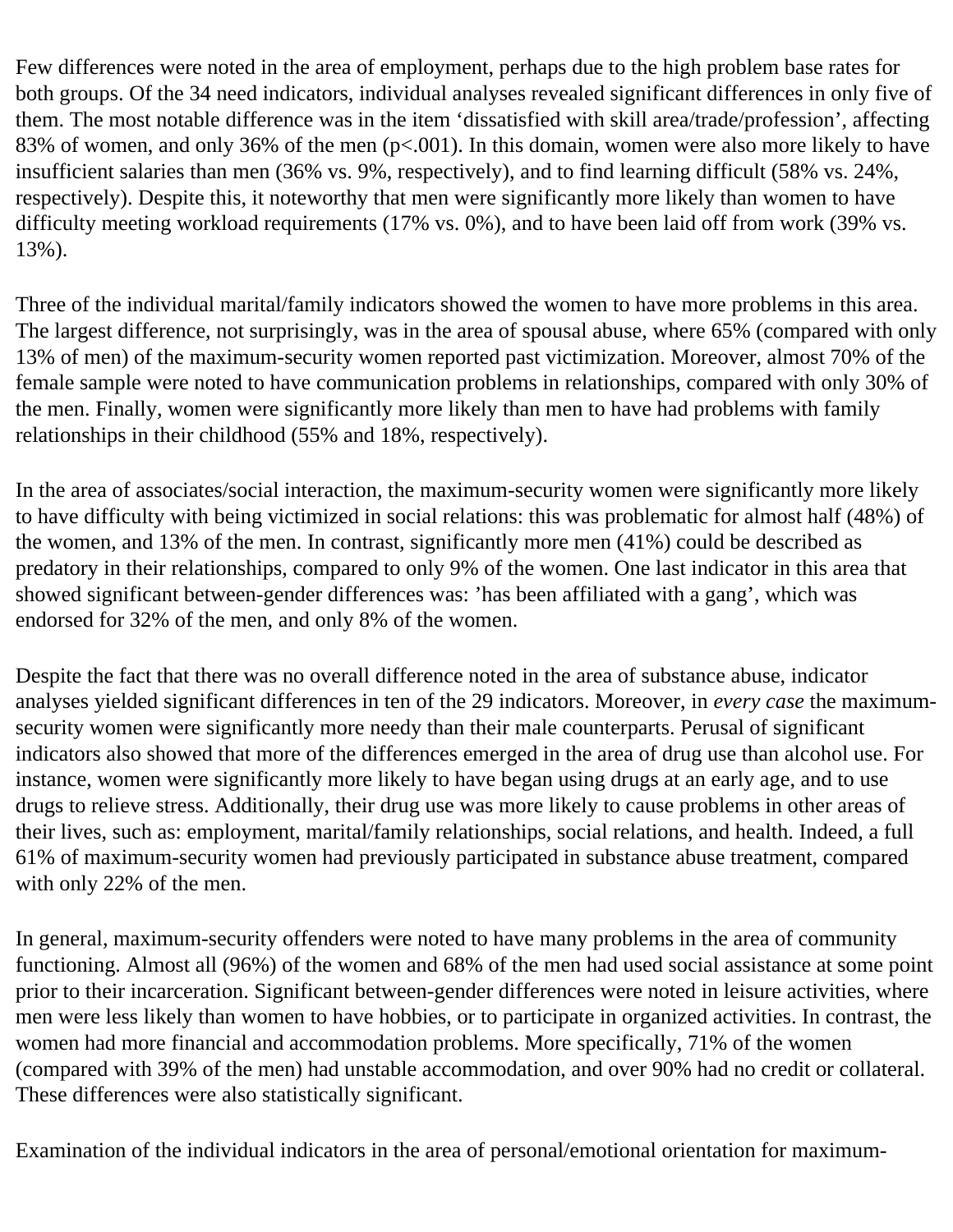security offenders yielded similar findings to the overall between-gender comparisons discussed earlier. More specifically, men showed significantly more problems in the areas of self-concept and cognition, and women evidenced more difficulties in areas of mental health and interventions. Men had deficiencies in physical prowess, ethnicity, and gang affiliations. Moreover, they were more often characterized as: unable to recognize problem areas, showing disregard for others, socially unaware, incapable of understanding the feelings of others, narrow and rigid thinkers, and non-reflective. Women, on the other hand, showed more assertion problems, and were more often prescribed medication (past and currently), and received more outpatient services. Finally, women were significantly more likely to be currently (i.e., at intake) involved with mental health programming.

<span id="page-8-0"></span>In regards to attitude, only two of the specific indicators yielded significant between-gender differences. In both cases, the maximum-security men evidenced higher need than their female counterparts. Seventeen percent of the men, but none of the women, viewed marital/family relations as having no value. Likewise, 18% of the men and none of the women had negative attitudes towards the elderly.

### **Risk/Need Levels**

At admission, global ratings of case needs (either 'low', 'medium', or 'high') are obtained for each offender. As with the criminal risk assessment (global risk level), results showed that none of the maximum security offenders were designated as 'low' on overall need. Indeed, a full 86% of the women, and 83% of the men were designated as 'high' need, with the remainder designated as 'medium' need.

<span id="page-8-1"></span>Offender Intake Assessment considers a composite of risk and need for a variety of criteria such as institutional placement, correctional management and supervision. Table 4 provides a percentage distribution of risk/need levels of the men and women offenders in this sample.

#### **Table 4**

#### **Percentage Distribution of Risk/Need Levels for Maximum-security Offenders**

| <b>Male</b> | <b>Female</b>       |
|-------------|---------------------|
|             | offenders offenders |
| (54)        | (35)<br>$\%$        |
|             |                     |
|             |                     |
|             |                     |
|             | %                   |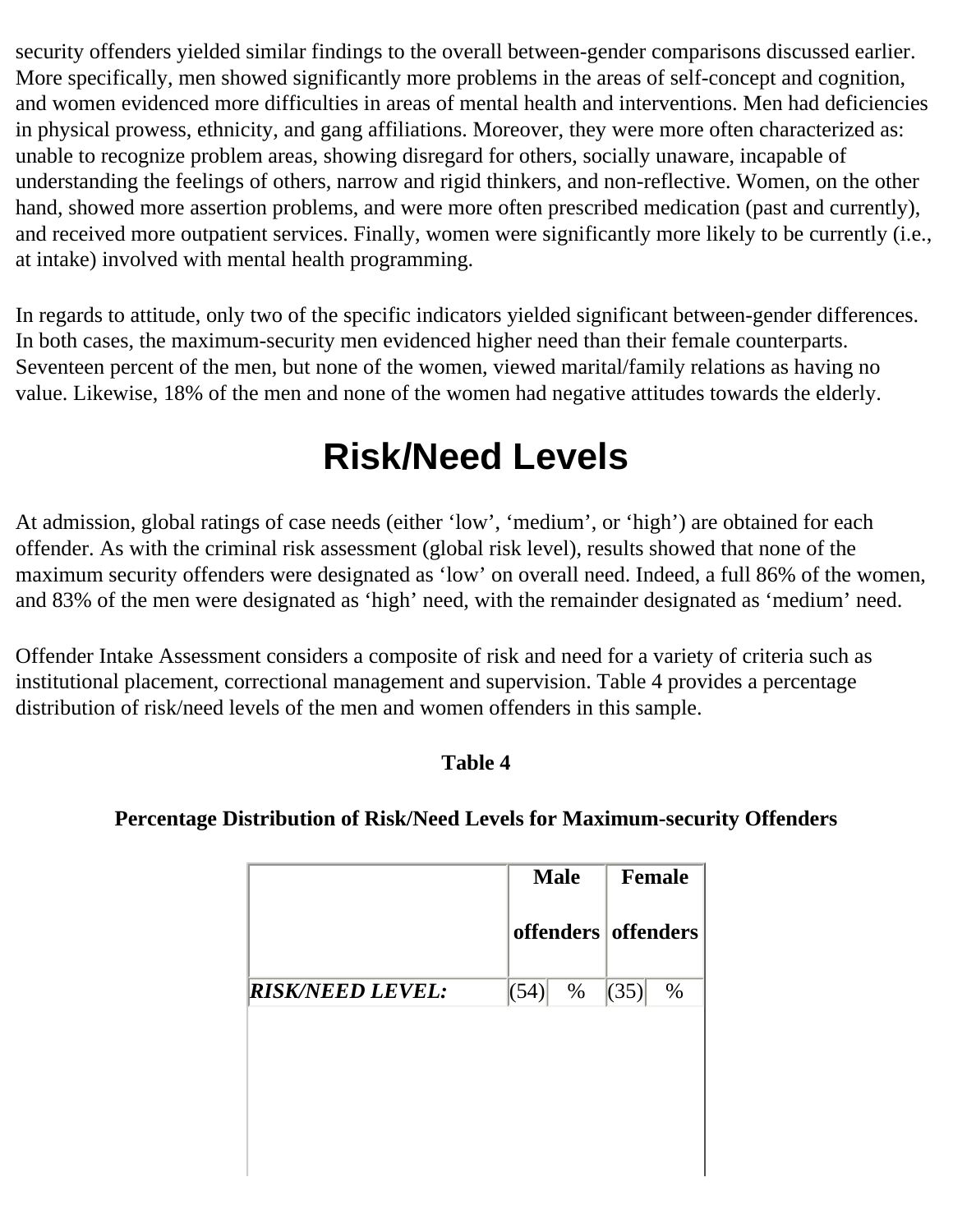| Medium-risk/Medium-need 5 9.3%        |  | 4   $11.4\%$           |
|---------------------------------------|--|------------------------|
| Medium-risk/High-need 5 9.3%          |  | $4 \vert 11.4\% \vert$ |
| Sub-total 10 18.6% 8 22.8%            |  |                        |
| High-risk/Medium-need 4   7.4%        |  | $1 \mid 2.9\%$         |
| High-risk/High-need 40 74.1% 26 74.3% |  |                        |
| Sub-total 44 81.5% 27 77.2%           |  |                        |
|                                       |  |                        |

## **Conclusions**

<span id="page-9-0"></span>The present investigation has sought to explore between-gender differences on a variety of criteria at intake: risk (security and escape), suicide potential, and criminogenic need. Comparisons focused on maximum-security offenders, using all data for women that was available through OIA. A random sample of maximum-security male offenders was obtained for between-groups analyses.

Narrowing the focus to only maximum-security offenders resulted in some minor logistical problems. First the extremely high proportion of these offenders with various needs (high endorsement of indicators) results in a lower probability of finding statistical significance in between-groups comparisons. Secondly, the findings regarding the individual indicators should necessarily be interpreted with caution, as cell sizes for both groups are very small.

Notwithstanding that, analyses demonstrated that maximum-security women are equally high-risk, and have as many, or more needs than their male counterparts. The Criminal Risk Assessment component of OIA revealed no between-gender differences in criminal history variables, except for sex offence history. Overall need levels for the seven target areas were similarly non-discriminating, except for the marital/family domain where women were more needy than their male counterparts.

Examination of the individual needs indicators revealed that the women were also especially needy in the areas of substance abuse and community functioning. In fact, all discriminating substance abuse indicators showed more problems amongst the women. Pertaining to personal/emotional orientation, men had more needs in terms of cognitive components, and women had more problems with mental health/ interventions.

Finally, the between-gender differences in suicide potential were robust: women are clearly at higher risk for suicide/ self harm. The importance of this finding is highlighted by previous research that has linked self-injury to recidivism and to violent recidivism with female offenders (Bonta, Pang, & Wallace